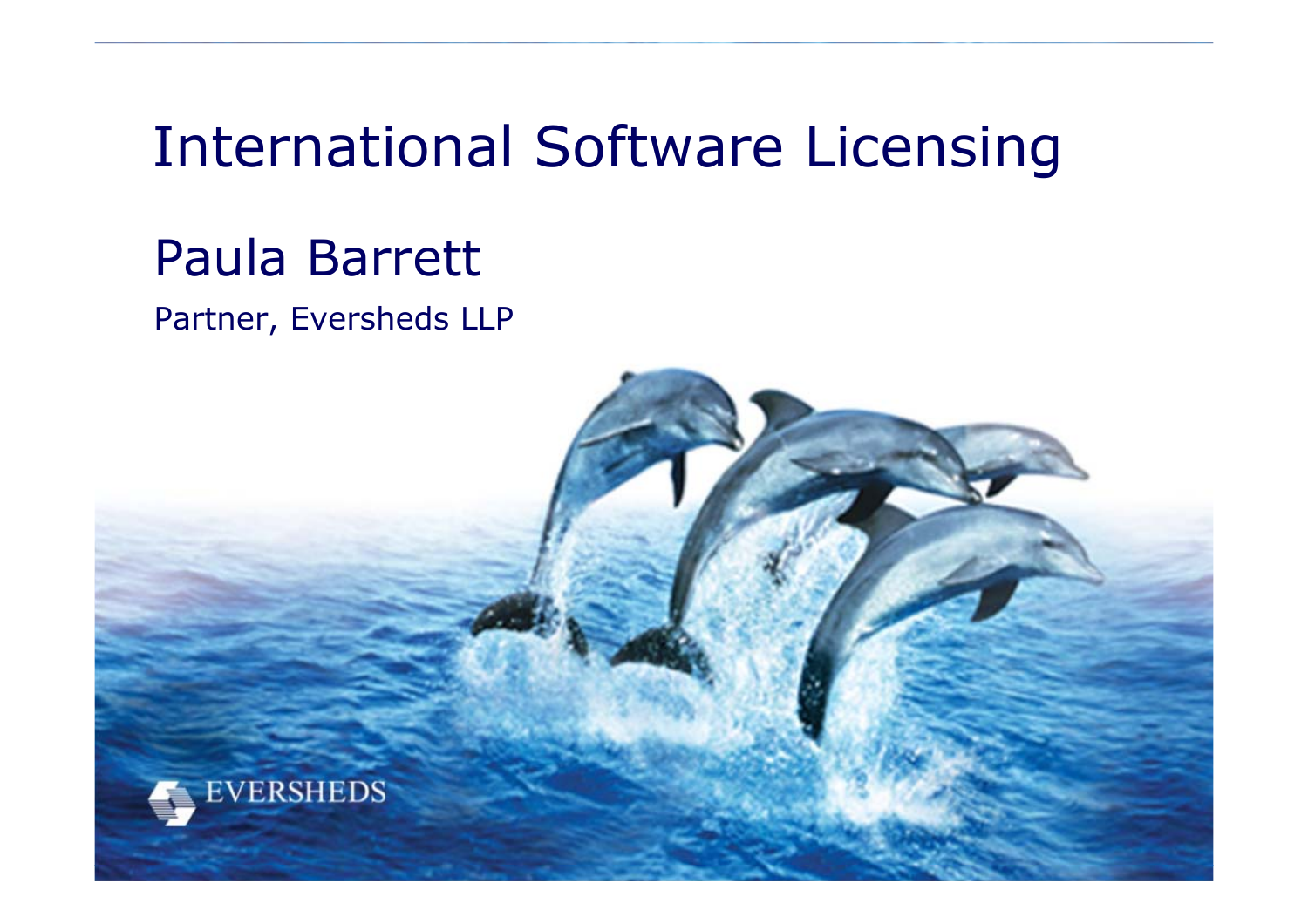# Standard US licence provisions

- •Term
- •Restrictions on use
- •Restrictions on assignment
- •Limitation of liability
- •Governing law and jurisdiction
- … but how are they dealt with in Europe and Asia?

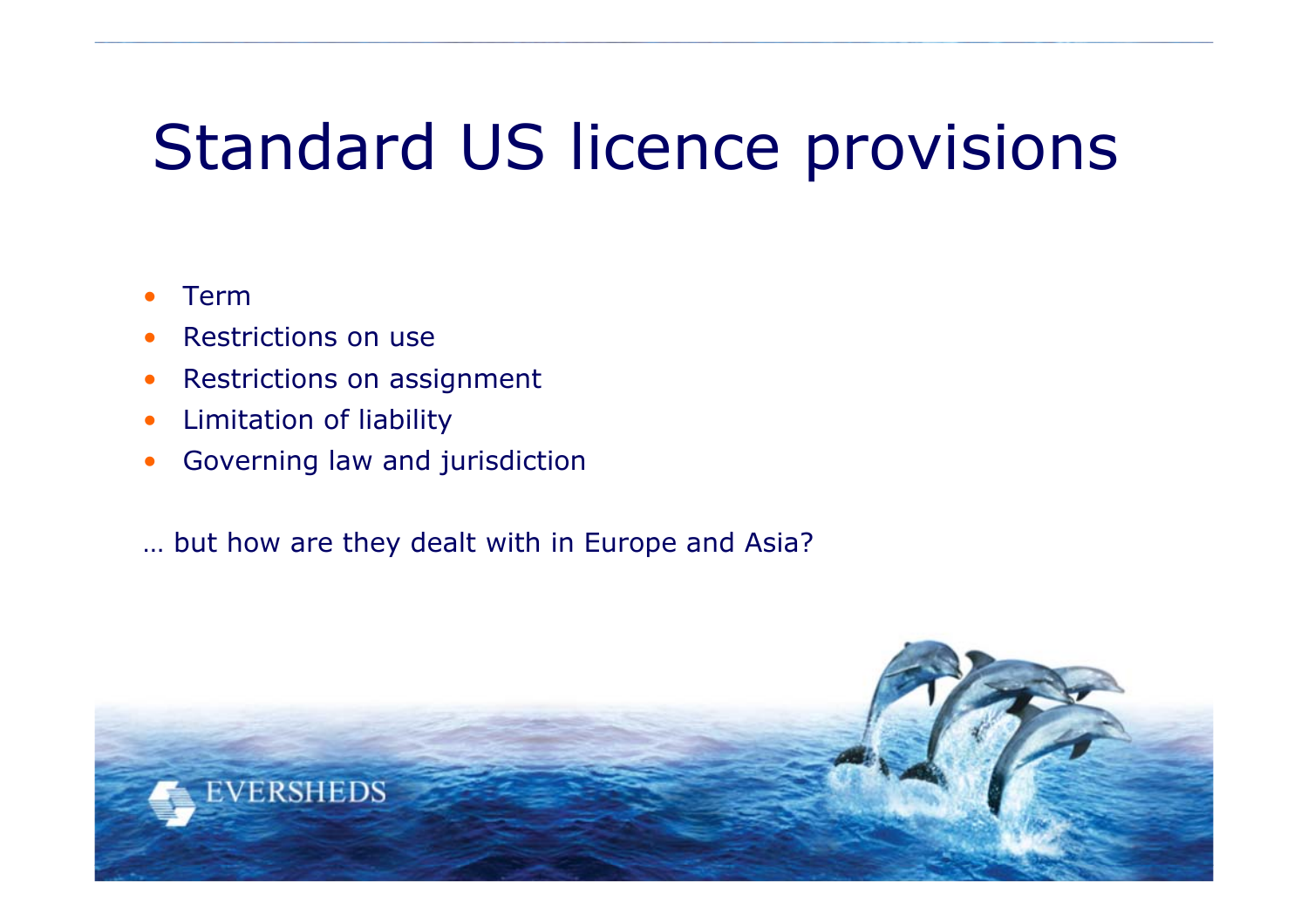### "Background" European considerations

- • Impact of
	- Free movement of goods and services key principle
	- Berne Convention mutual recognition of territorial rights
	- Tension between (1) free movement and (2) protection of IPR
	- Exhaustion of rights
	- Anti-trust legislation

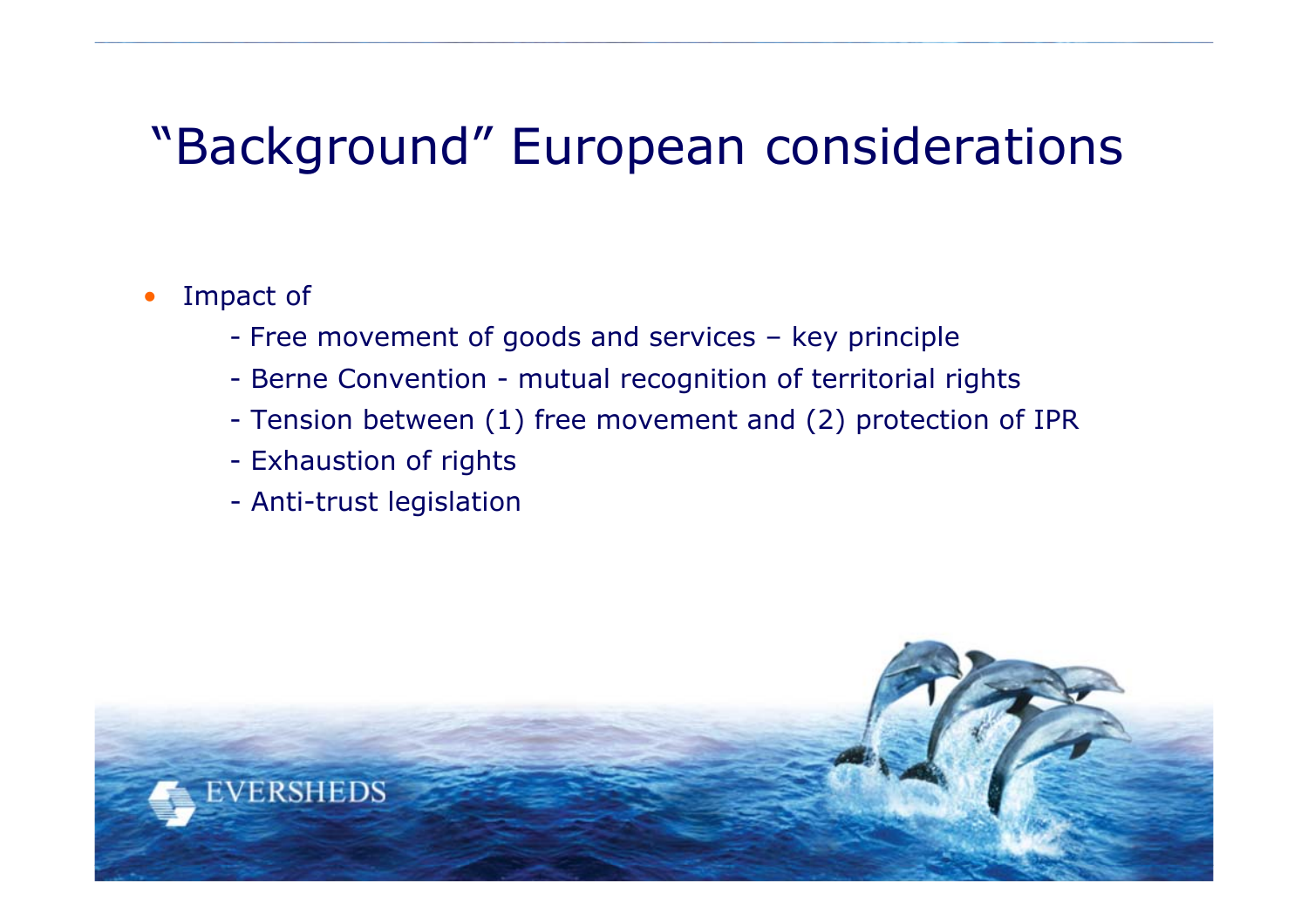## Perpetual licences

- •**Belgium, Italy, Spain** – a perpetual licence or a licence for an indefinite period can be terminated on reasonable notice
- •**France** - a licence has to be for a definite term, and a perpetual licence or a licence for an indefinite period can be declared null and void

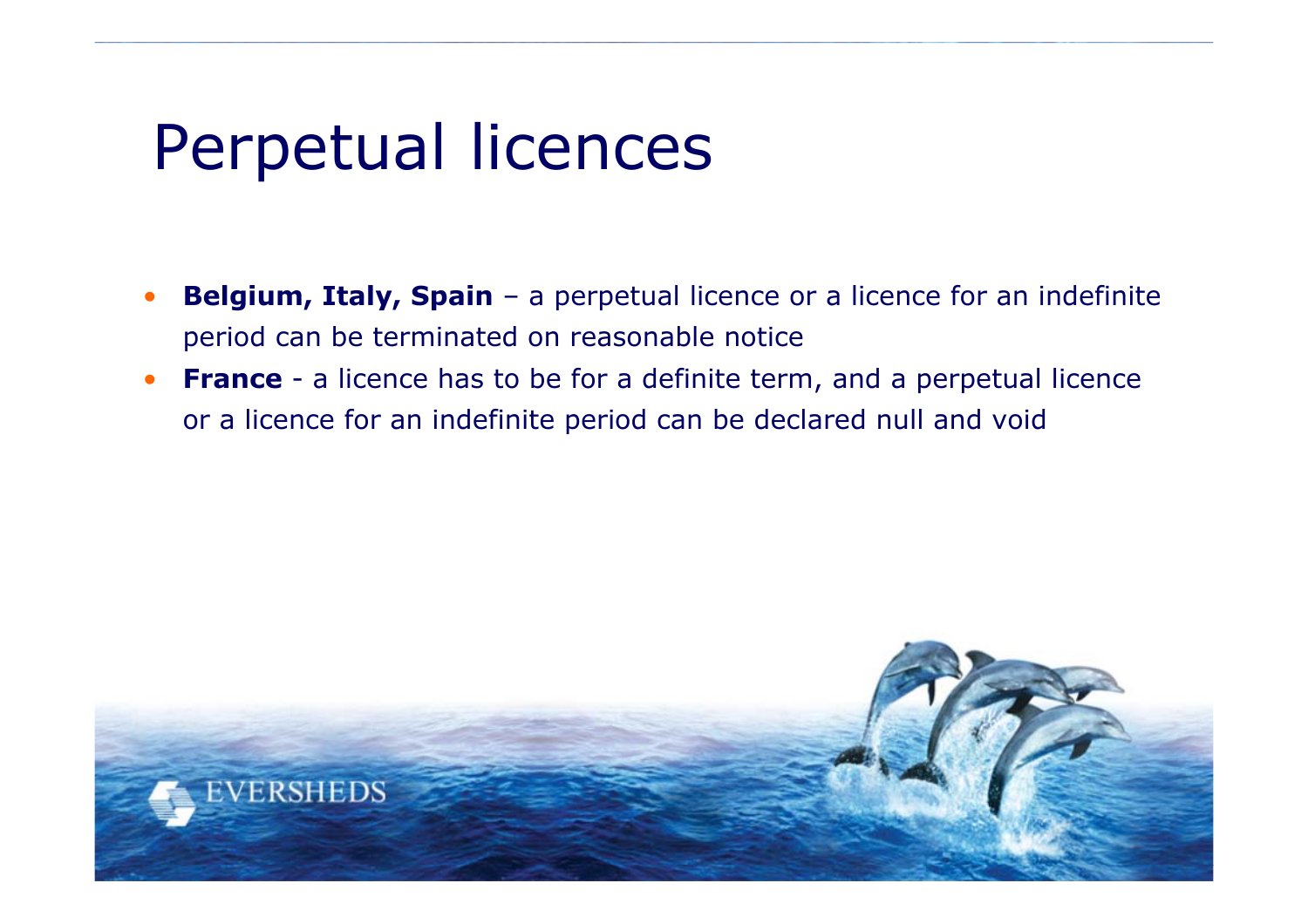### Usage restrictions

- •May be abuse of a dominant position (Art. 81 & 82 Treaty of Rome)
- • Restrictions on licence use in perpetual, package software licences may therefore be unenforceable, e.g.
	- Specific hardware
	- Specific site
- • **UK** – best to permit free transfer re hardware, location and user in return for a new licence agreement between new user and licensor
- • **Germany** – such restrictions are likely to be void, but may still place original licensee in breach.

BRSHE

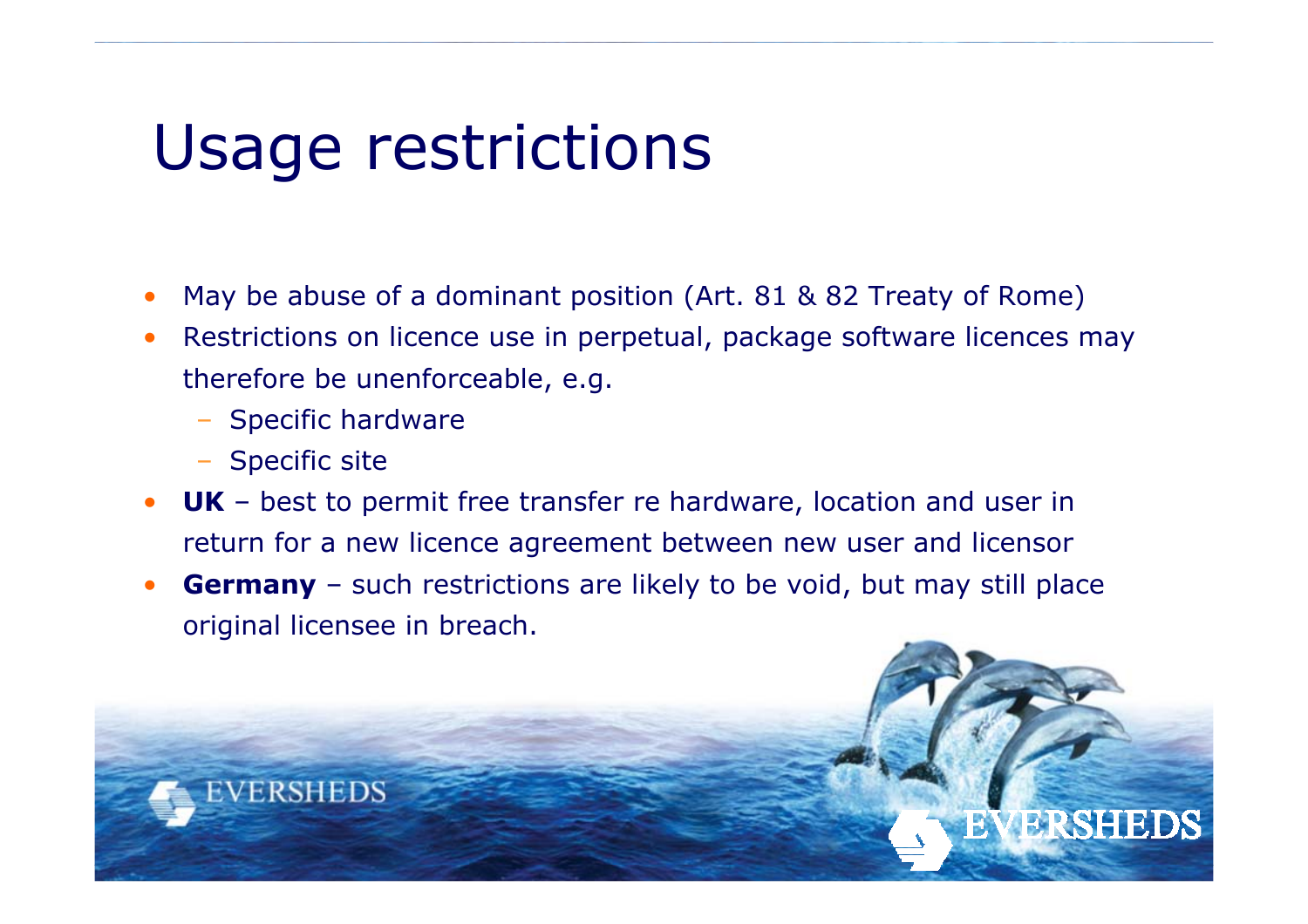## IPR – permitted acts

- • **EU** jurisdictions – Copyright Directive 91/250 permits decompilation and reverse engineering to achieve interoperability; clause preventing making of backup copies is void
- •**France** – licensee can correct defects unless licensor reserves the right
- •• Belgium –
	- restriction on licensee making alterations is prima facie permissible, but may be invalid if it deprives the licence of substance
	- but Directive 91/250 interoperability rights cannot be excluded
- •**Singapore** – licences can prohibit alteration and modification, but there are statutory defences similar to the position in Australia

BRSHED

•**China** – "Article 32 Ambiguity"

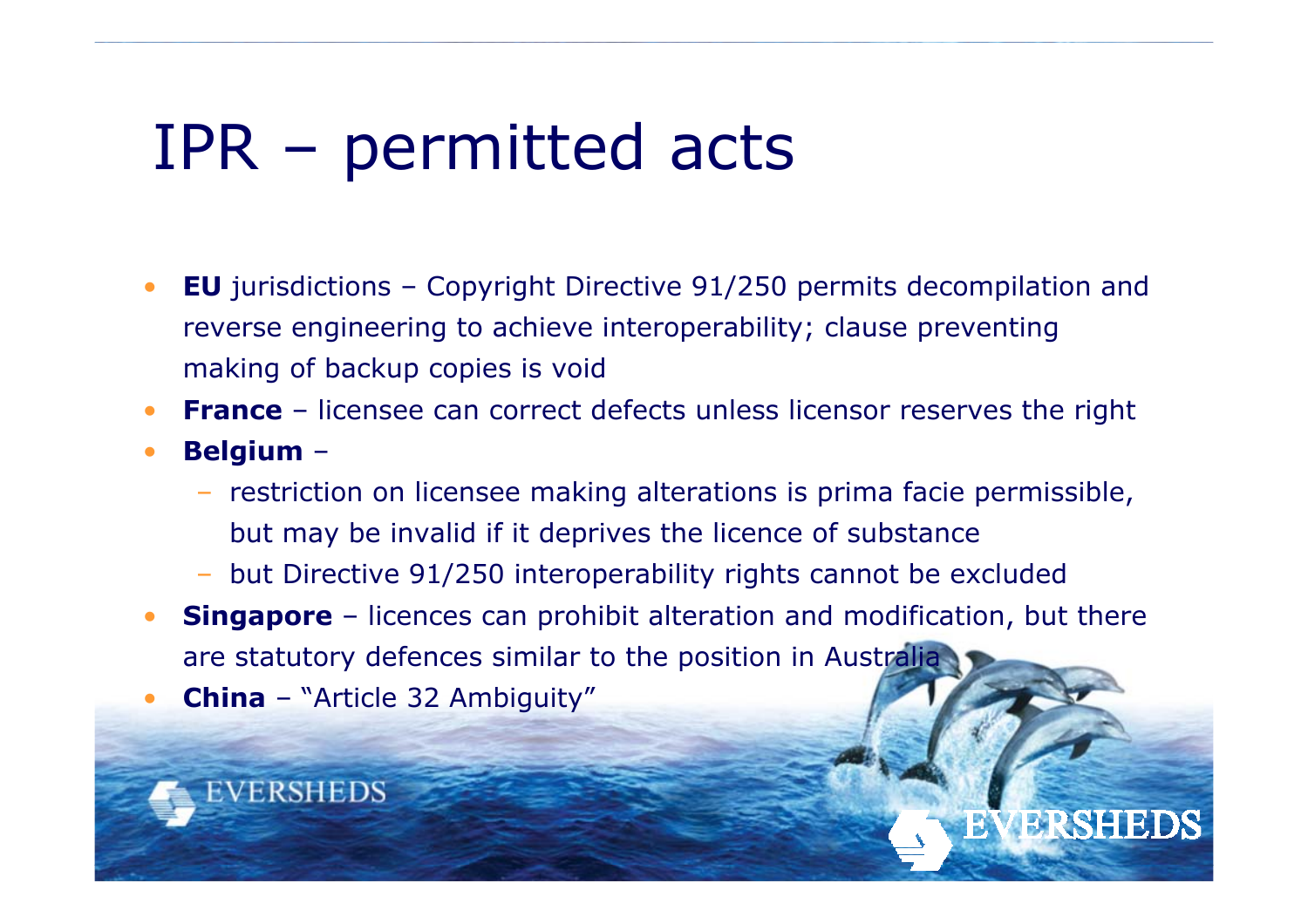## Assignment issues

ERSHEDS

- •**Germany** – restriction on assignment of package software unenforceable
- • **Spain** - if non exclusive and perpetual restriction on assignment unenforceable
- • **Italy, Belgium** and **Spain** – if silent on assignability, assignment needs licensor's consent
- •**UK** – silence implies assignability of licensee's rights
- •**Denmark** – any restriction on assignment is restrictive of competition.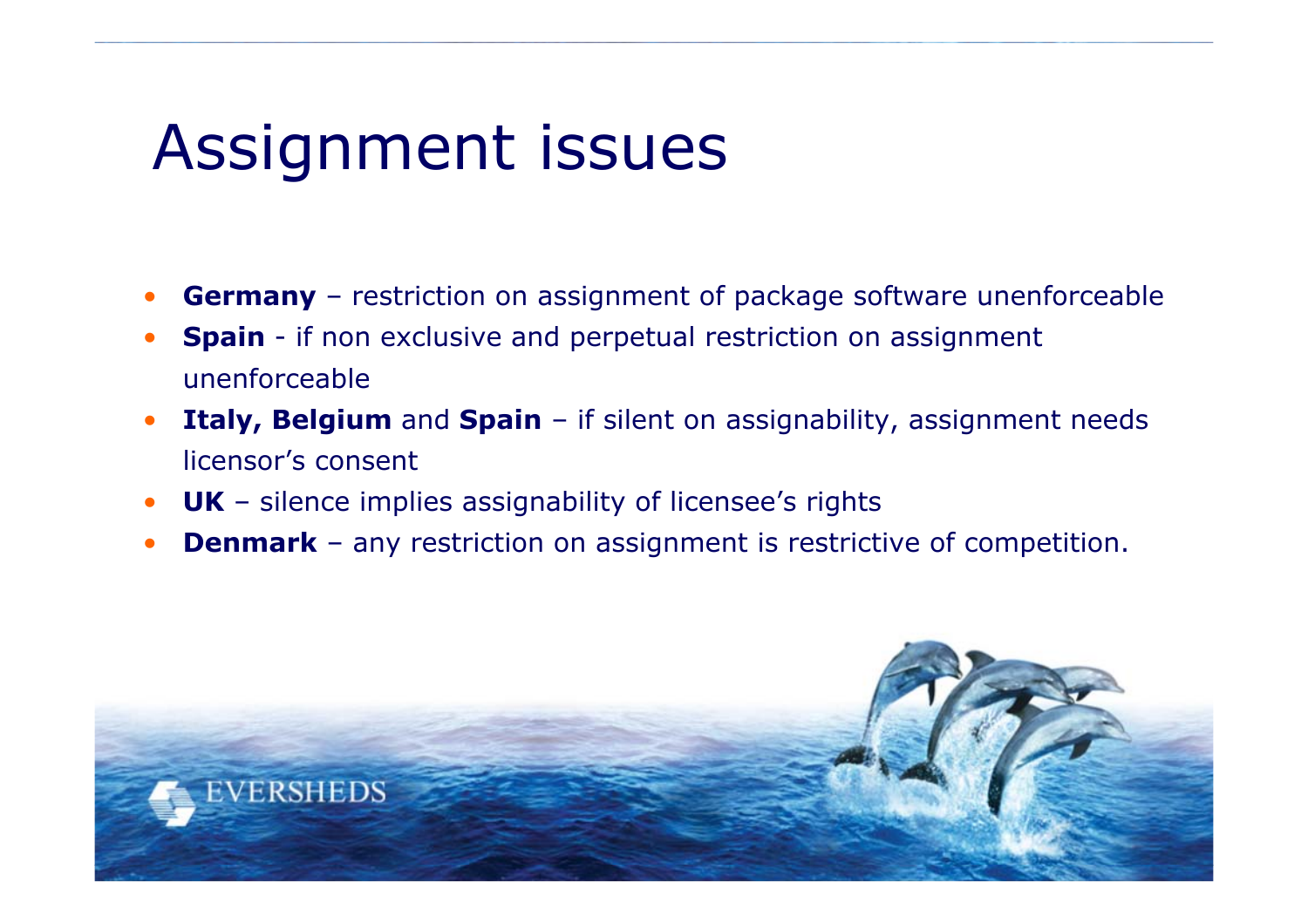# Limitation of liability (1)

#### •**UK/US** –

- licences typically exclude supplier liability for consequential or indirect losses or loss of profit;
- liability is capped
- •**India and China** – no problem, even when dealing with consumers
- • **Europe** –
	- usually can't exclude liability for death or personal injury; and
	- (other than UK) liability often cannot be excluded in relation to gross negligence

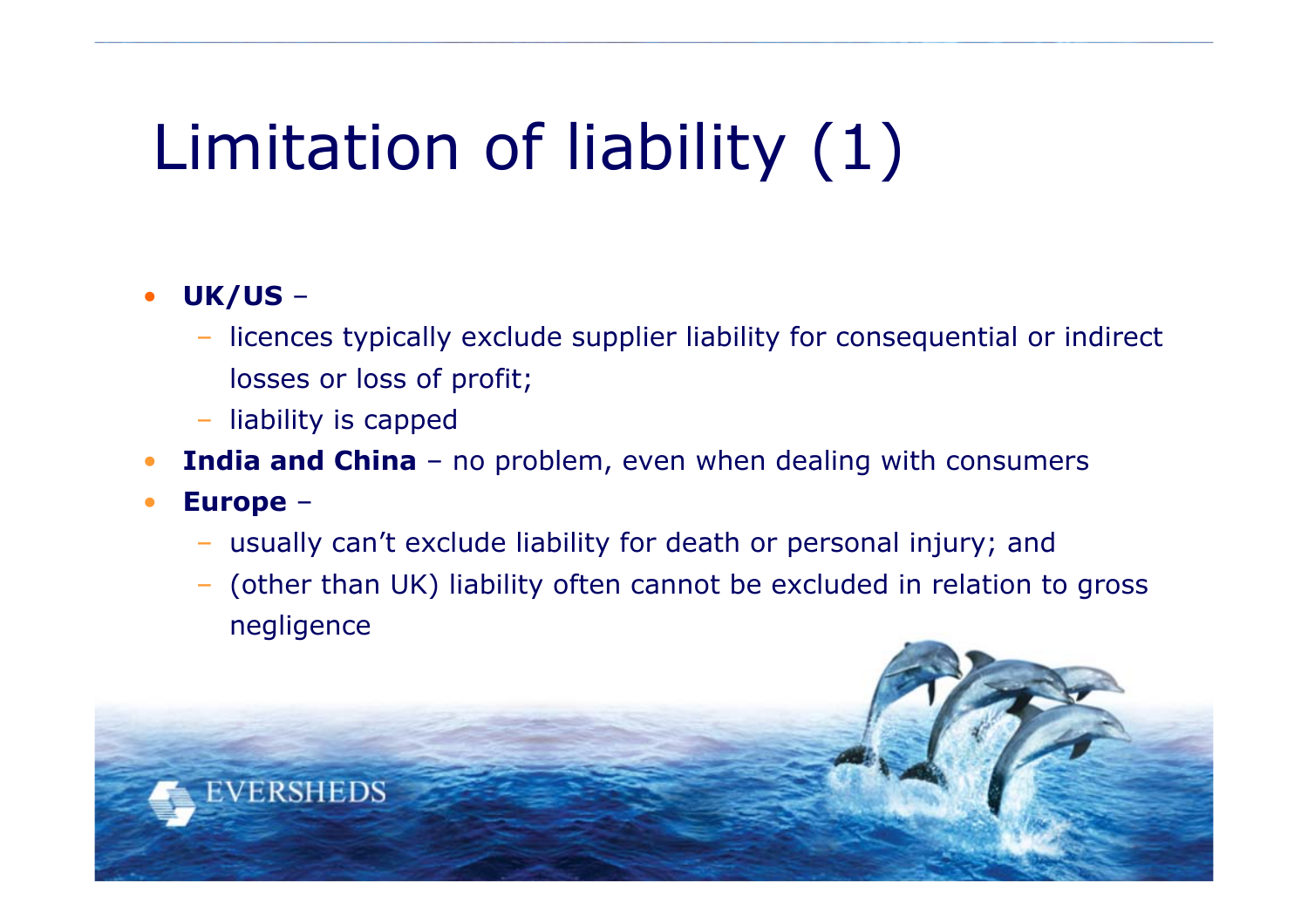# Limitation of liability (2)

- • **Italy and Belgium** (and others) – "consequential loss" does not have a defined meaning – define what you mean in order to exclude it
- • **UK** – Unfair Contract Terms Act 1977 (UCTA) – in business transactions, supplier's standard terms as to limitation or exclusion of liability are only enforceable to the extent that they are reasonable
- • In **Singapore** the position is similar to the UK under their version of **UCTA**
- •In **Spain** it is not possible to exclude liability for bad faith breaches

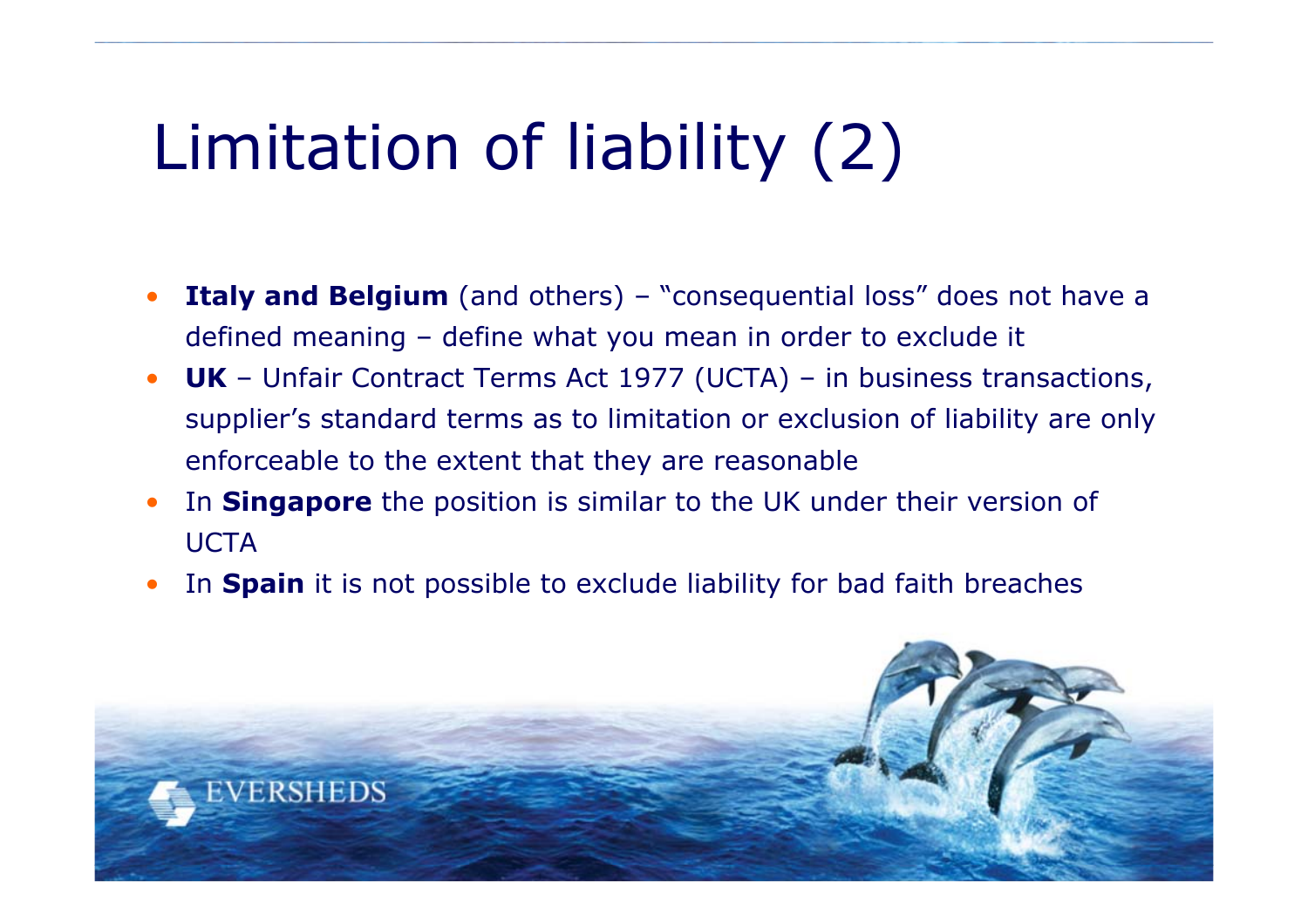# Limitation of liability (3)

- • In **Germany** liability cannot be limited if the term goes to the heart of the contract, and it is unusual to limit liability to the amount of the licence fee
- • Also in **Germany** certain licences may be construed as leases, implying an ongoing warranty
- • In **Hungary** it is only possible to limit liability to the extent that it benefits the purchaser (other than a price discount)
- • In most countries it is harder to exclude or limit liability in the case of consumers

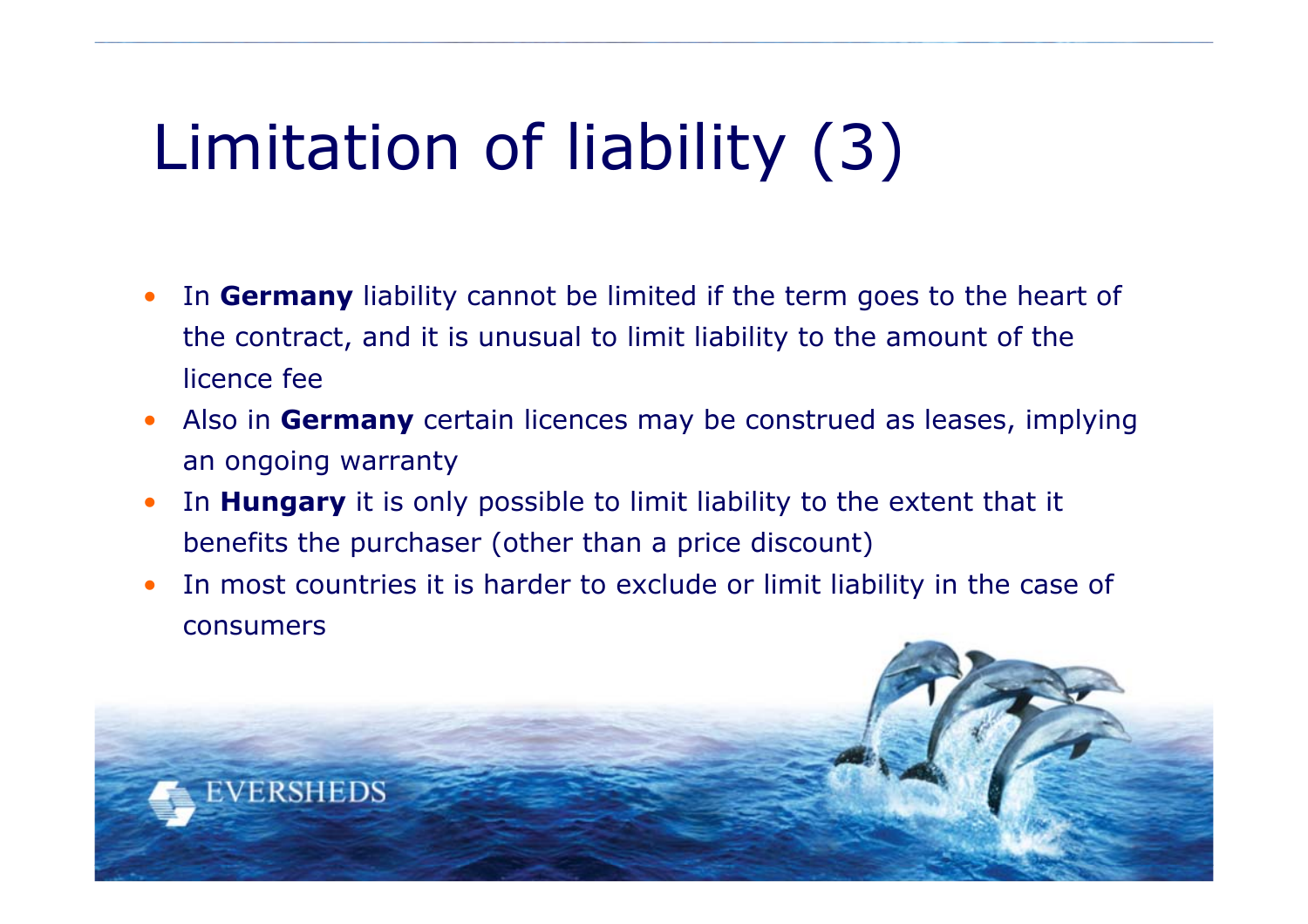## **Jurisdiction**

- • General rule – an exclusive jurisdiction clause will normally be decisive in most countries
- •The position depends on the private international law of each country
- • **India** – a clause which gives jurisdiction to a country to try disputes when the cause of action does not arise in that country is void
- • **EU** – (Brussels Regulation) - if the defendant is a consumer, generally the consumer must be sued in the member state in which he/she is domiciled, and the consumer may choose to sue in his/her member state
- •Hague Convention on Exclusive Choice of Court Agreements (2005?)

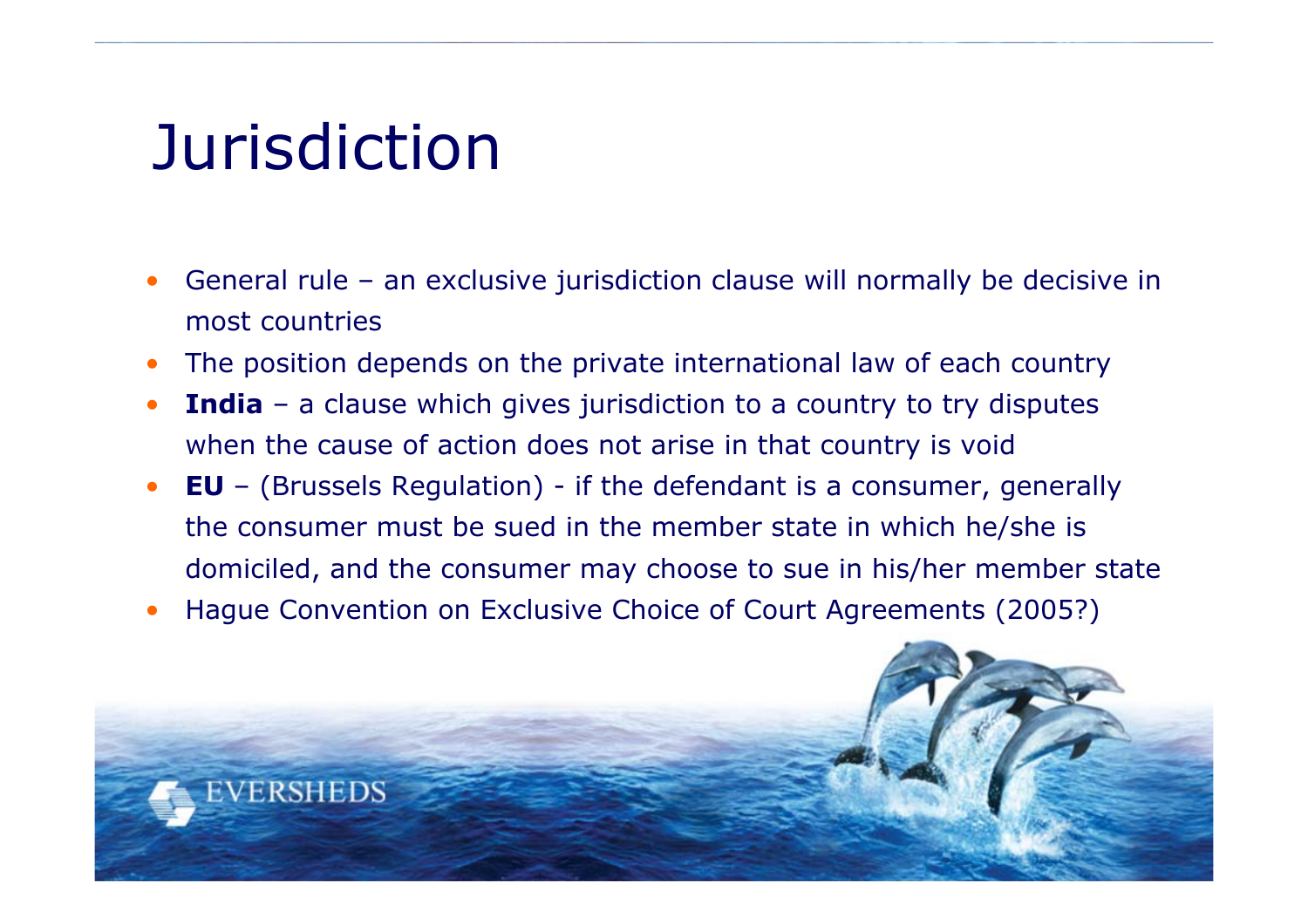# Governing law

- • General rule – a governing law clause will normally be decisive in most countries
- •Depends on the private international law of the relevant country
- •**EU** – Rome Convention - governing law clauses will be observed
- •In each case, any mandatory laws cannot be negated

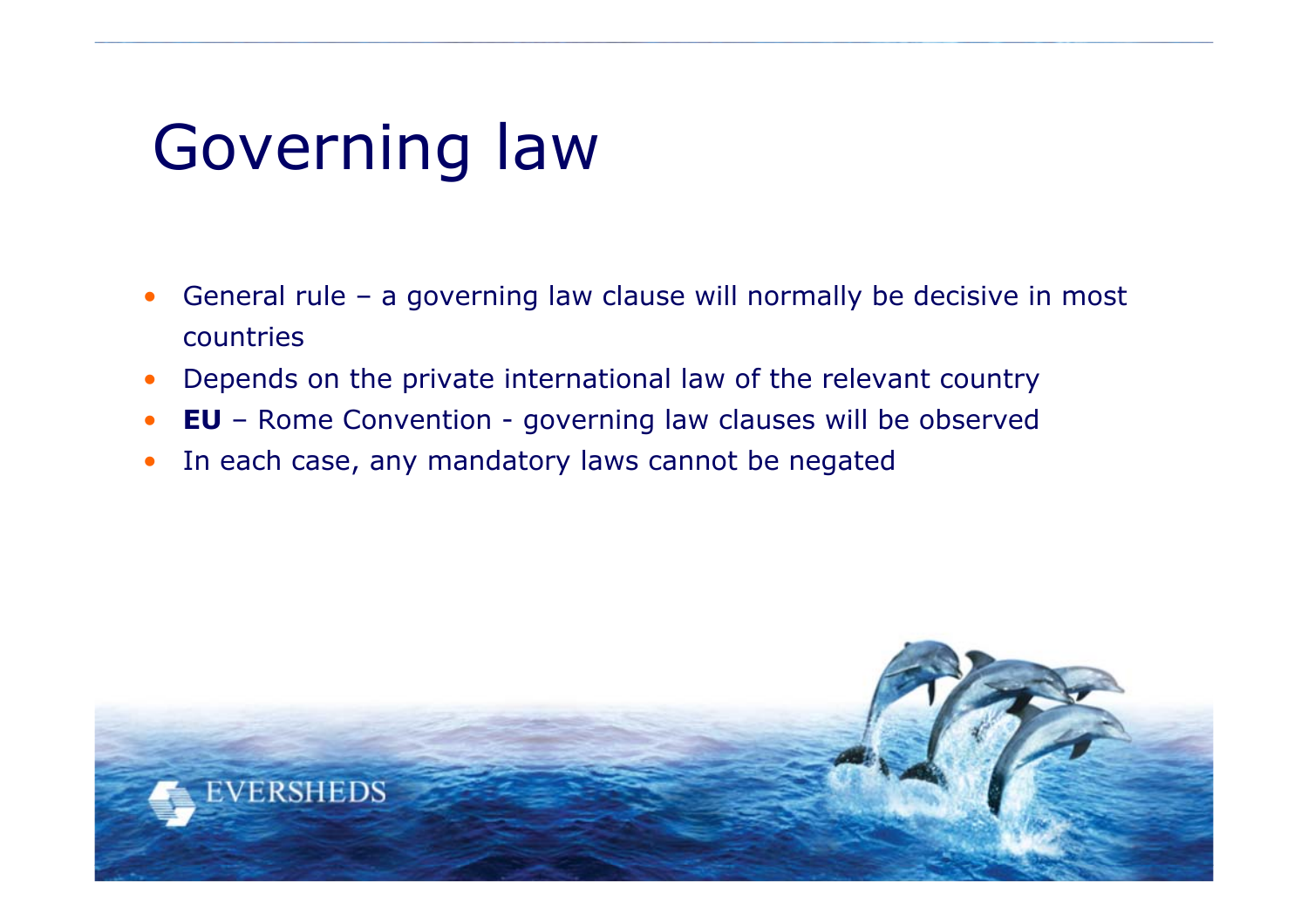## Mandatory laws

- •Mandatory laws most often apply to consumers
- •They cannot be contracted out of
- • They give the equivalent protection to certain laws of that consumer's/claimant's domicile even though that law does not apply to the contract

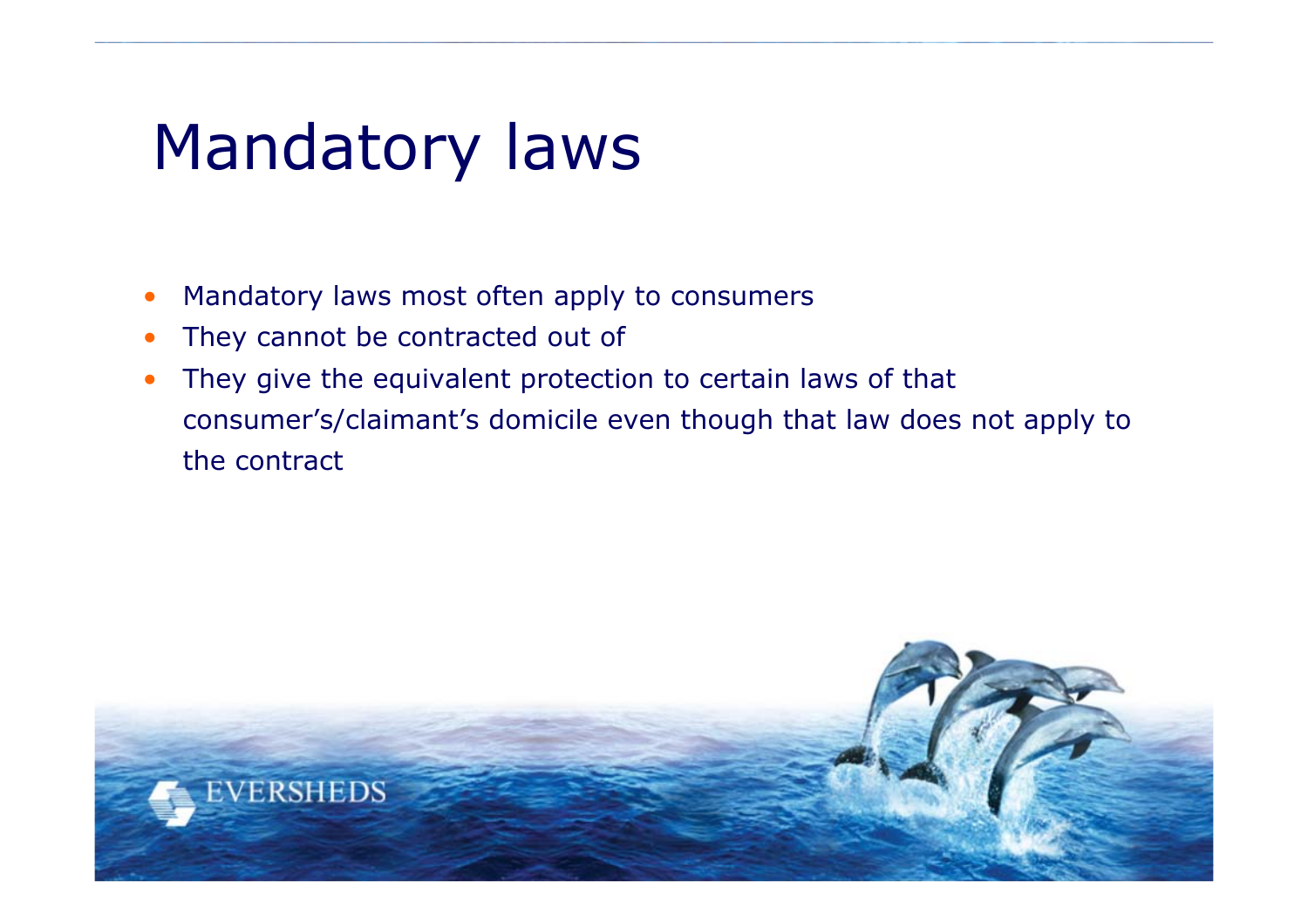# Examples of mandatory laws

- • **Australia** – consumers are protected against misleading or deceptive conduct and false or misleading representations made by corporations (Part V Trade Practices Act 1974)
- • **Austria** – parts of the Consumer Protection Act and the Civil Code cannot be invalidated:
	- consequences of unclear wording
	- minimal warranty conditions
	- prohibited provisions in consumer agreements or provisions considered immoral
- •**Belgium** – certain consumer protection, product liability and insolvency provisions
- • **Germany** – certain copyright rules, some insolvency and consumer protection rules
- • **Singapore** and **UK** – UCTA contains mandatory law provisions

**EVERSHEDS**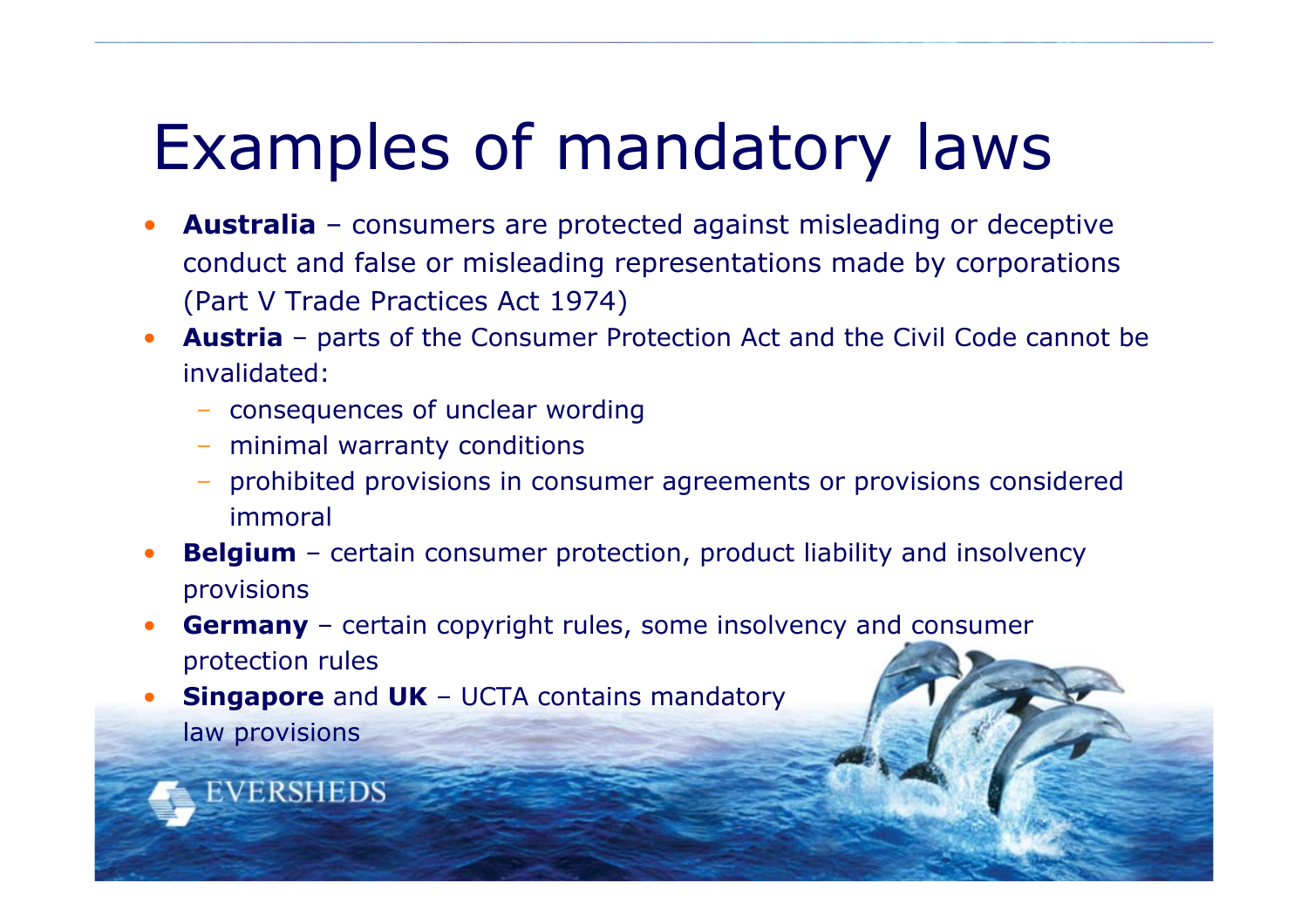# Can "One Size Fit All"

- •Simply using US standard licensing provisions is very risky
- • Can you can a single contract for Europe?
	- Burden can outweigh benefit.

ERSHEDS

- Drafting nightmare + raises bar for all jurisdictions to the toughest levels
- •Most multinationals adopt multiple contract standards.
- •Pragmatic approach required to contracting in multiple jurisdictions